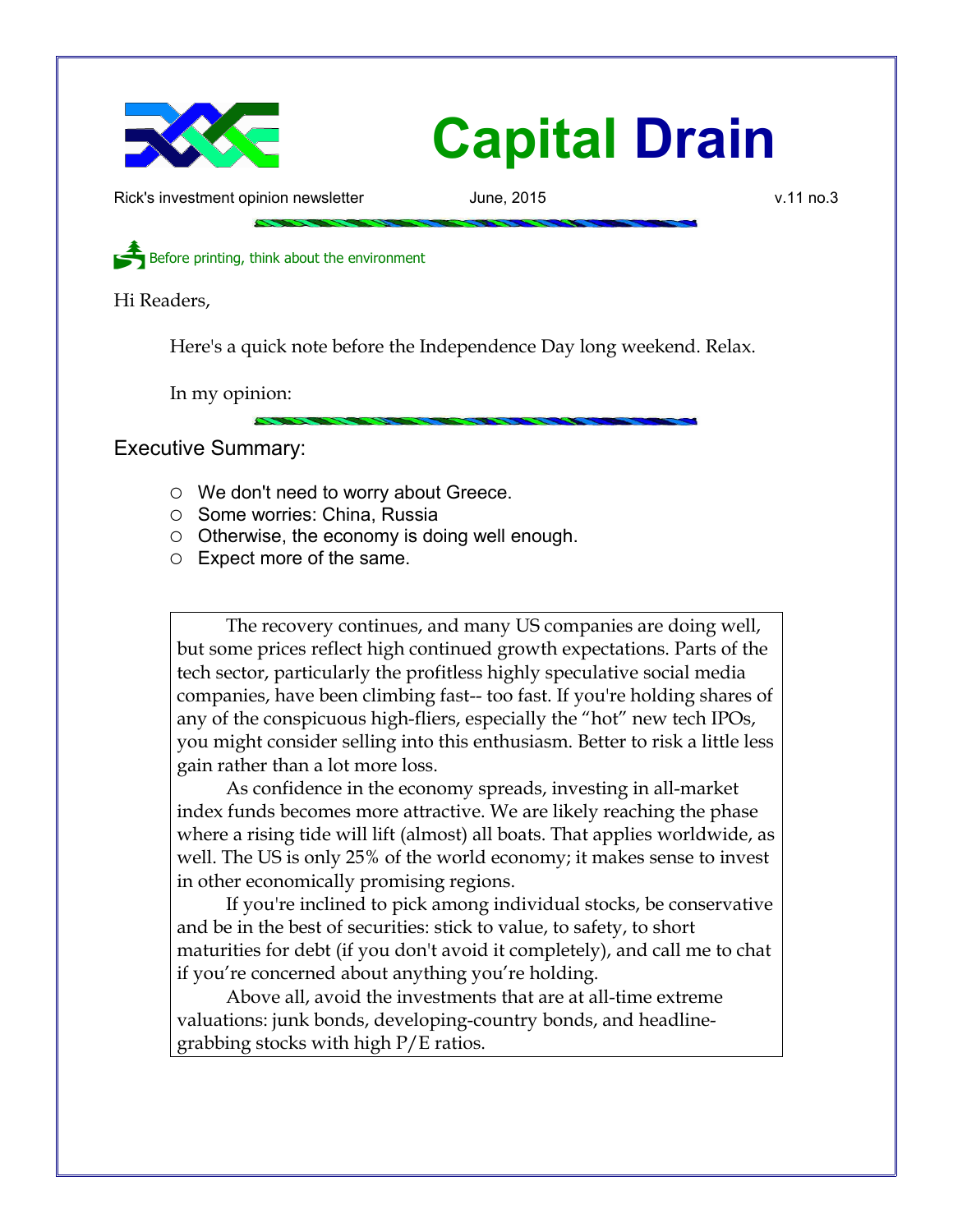## The Details:

It is summertime, when markets are usually sleepy-- if left to their own devices. Throw in a crisis or two, though, and you can see some activity. The big long-term picture still favors us, as holders of a diversified portfolio of conservative US and European stocks. The recovery continues and gains strength in the US and most other places.

We really don't need to worry personally about the debt problem in **Greece**. It will occasionally roil the stock markets in Europe and here, as it did yesterday, but the markets will bounce back, as they did today. If you're interested in the economics and policy debate within Europe over this, I posted a [link to a nice seven-page summary on the blog.](http://www.longspliceinvest.com/ricksblog/2015-06-29/other-voices/a-quick-summary-of-the-greek-debt-crisis/)

As I write this, China is having a stock market decline. Their market limits the maximum drop to 10% per day, so we won't see a single plunge like we've seen here on a few historic occasions. Prices for the shares were very high, so a big decline is actually a helpful sign. Prices had to fall, best to get it done and put it behind us.

Anyway, we're not invested in China. They're also having an economic slowdown, which could affect us more. They're a big customer for us and a primary crucial customer for some other Asian countries. To the extent that China and its neighbors slow down, we lose some exports. We like to export, but it's not as critical for our economy as it is for some others.

**Russia**, or more specifically Putin, continues to be an international trouble-maker, so the West will continue to impose sanctions and Russia will continue to retaliate with countersanctions. This mess affects Russia most (after poor Ukraine, obviously) then Germany and some of the eastern European countries, then eventually trickles to us as a minor drag on exports.

As an aside, in both the Greek problem and the Ukraine/Russia problem, Germany under Angela Merkel is being unhelpfully focused on doing what's best for Germany, and less concerned about the effects on the rest of Europe. As the biggest economic power in the European Union, one could hope for a more inclusive set of policies. Germany can prosper at least as well in a prosperous Europe as in a troubled one, but they must chose to throw their



weight behind the prosperity from time to time. Now would be good.

As I said at the start, aside from distant troubles, the US economy continues its tortoise-like advance. This has been a much slower recovery than from other post-1950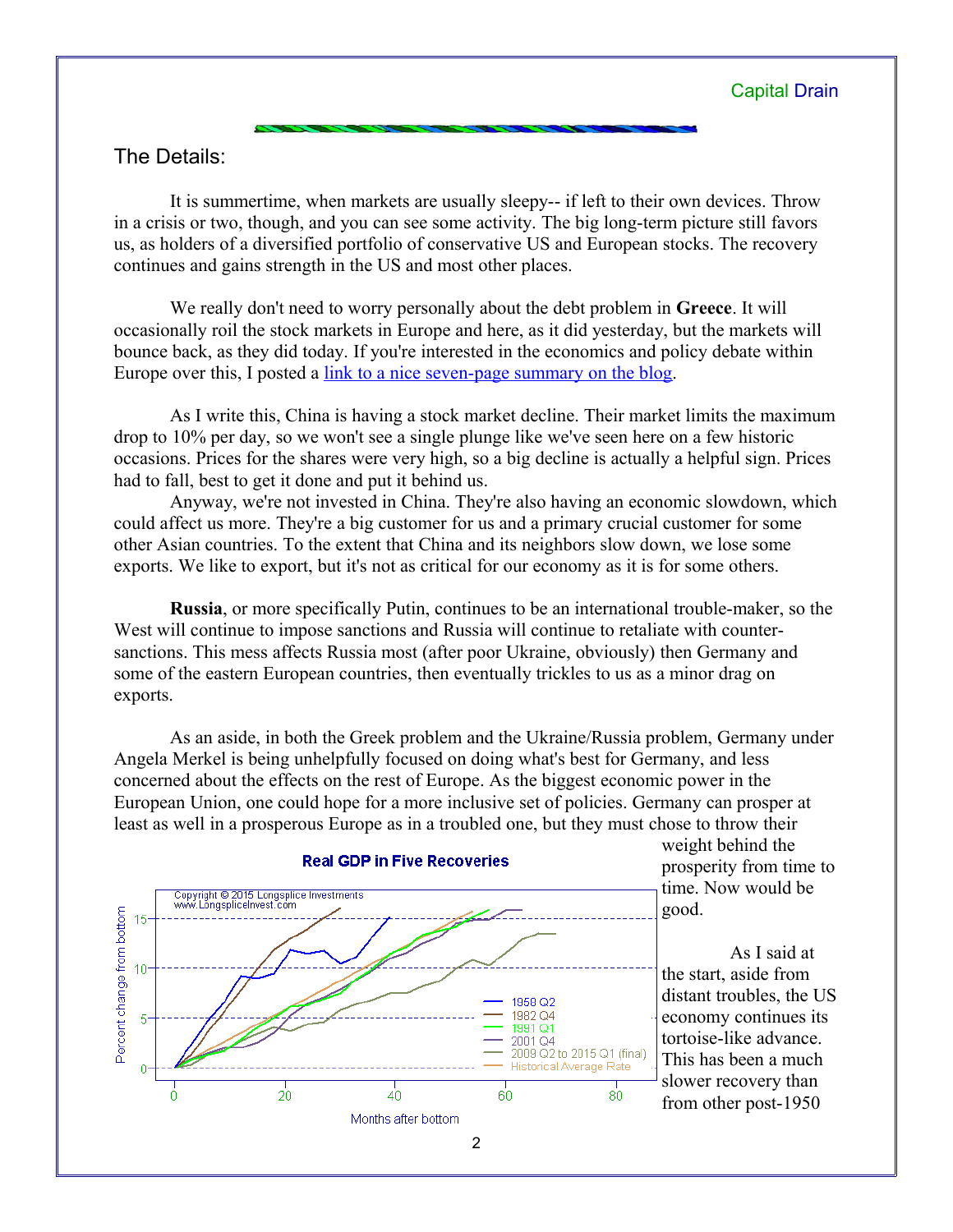recessions, partly due to the recession's depth and partly due to wimpy fiscal stimulus (government spending) compared to prior episodes. The GDP growth comparison shows this most acutely: we've been growing at only half the rate that we did after the 1982 recession, when Ronald Reagan was able to get fiscal conservatives to go along with the stimulus programs we needed. It's too bad that this time around some party leaders were so intent on making Obama look bad at any cost. One of the costs has been a sub-par recovery.



Because the recovery has been so slow, I've extended my comparison charts from six to seven years. That shows that we're still making progress, for example in employment. The rate of new unemployment claims has dropped to a most encouraging level.

Extending the charts also gave the unintended consequence of showing the anemic recovery from the 2001 recession falling apart as the current recession began.



Both the Conference Board's Index of Leading Indicators (which I'm not allowed to reproduce) and the Federal Reserve's similar index show our recovery is fully expected to continue recovering at the rate it has been for the past several years.

Again, you can see that the Fed's indicators were clearly showing the deteriorating prospects as the previous recovery decayed into the most recent recession. That is what leading indicators are designed to do: look at economic variables that tend to start moving before the overall economy starts to show the changes.

For us, for now, what it shows is more good growth.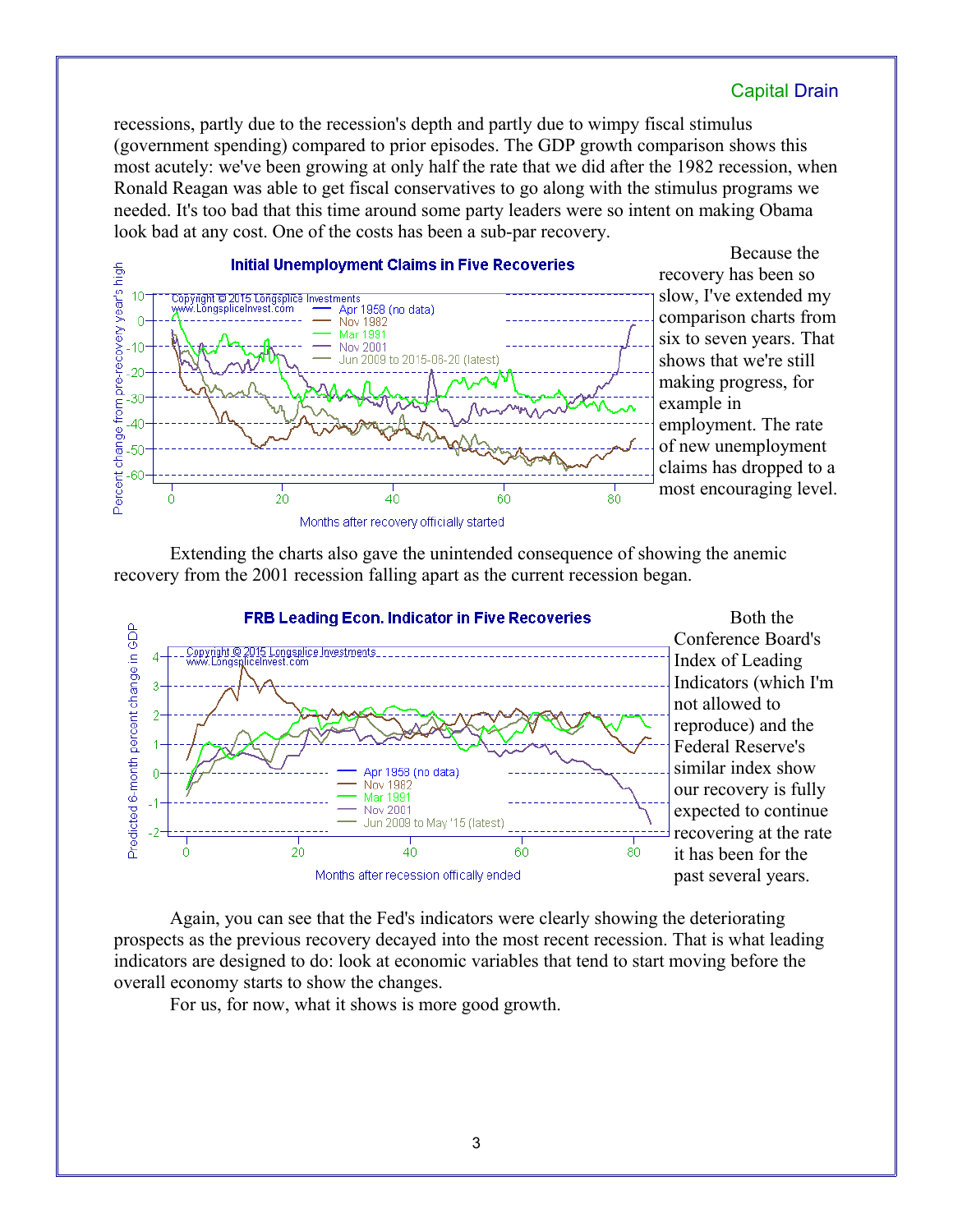

The selfreinforcing trickle-up benefit of more workers having more money thus creating demand for more jobs is continuing to work just fine. Our official (headline) U-3 unemployment rate is at a six-year low.

Because inflation(not shown) is still not rising, we can expect job growth to continue, and unemployment to continue to fall, for quite a while.

The broader measure of unemployment, U-6, is less often reported in the media. This counts all the unemployed people



in the headline U-3 tally, plus those who are working part time but would prefer to be working full time, plus those who "have become discouraged", i.e., those who can see that there's no work there to make a job search worth the trouble. This is the broadest measure of unemployment, and it is quite a bit higher than the headline number.

20

 $\ddot{\mathbf{0}}$ 

U-6 arguably gives the best picture of the potential workers who don't have earnings to spend, and are thus a part of aggregate consumer demand (purchasing power) which is missing now compared to the last period of full employment.

 It's falling close to 10% now, which means it's no longer horrible.

The link in the reinforcing feedback is money, earned and spent and creating more and better jobs for more people. While payroll growth has

![](_page_3_Figure_10.jpeg)

**Non-Farm Payroll Employment in Five Recoveries** 

 $\overline{40}$ 

Months after recession officially ended

60

80

4